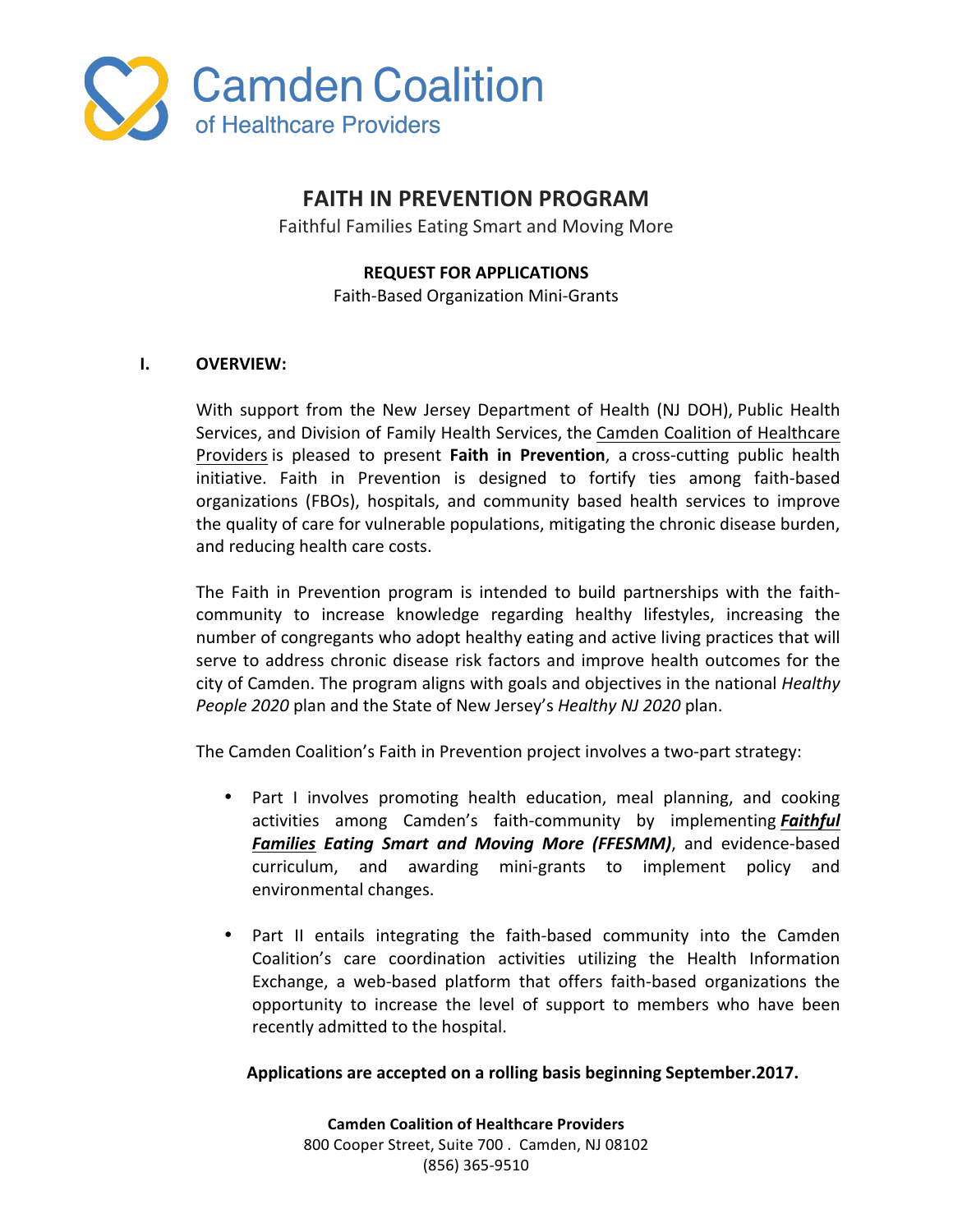

## **II.** REQUIREMENTS / ELIGIBILITY:

- 1. Applicants must be faith-based organizations located within Camden City.
- 2. Applicants must have three (3) individuals who will become the group leaders and participate in all required trainings for the *Faithful Families* program.
- 3. Applicants must submit responses to all of the questions asked in Section V.
- 4. Applicants must secure the involvement of their congregants or community members for participation in the *Faithful Families* program, with a focus (but not exclusively) on individuals with chronic diseases. The Faith in Prevention program is also great to run within youth groups.

#### **III. TECHNICAL ASSISTANCE:**

1. All interested faith-based agencies are highly encouraged to attend a Technical Assistance Meeting.

> Camden Coalition of Healthcare Providers 800 Cooper Street, 8<sup>th</sup> Floor Camden, NJ 08102

- 2. Site visits may be scheduled before final approval of application.
- 3. Questions can be asked via email. All questions must be emailed to mgomez@camdenhealth.org.

#### **III. FUNDS AVAILABLE:**

The Camden Coalition of Healthcare Providers has set aside \$90,000 in Faith in Prevention grant funds to award mini-grants to eligible applicants. Mini-grants will be awarded based upon the proposed activities, with a maximum grant amount of \$4,500. For a faith-based organization to be eligible, the organization must have met Level 1 requirements of the FFESMM curriculum, as follows:

- 1. Successful completion of this Request For Applications and the *Faithful Families* leaders training is a pre-requisite for applying for the upcoming implementation mini-grants.
- 2. Demonstrated (signed) commitment from congregation leadership to support the program. This may include (for example) personally participating in the program and serving as a role model; quoting stories or scriptures from the faith tradition about healthy eating, physical activity, or healthy lifestyles in sermons and talks; making

**Camden Coalition of Healthcare Providers** 800 Cooper Street, Suite 700 . Camden, NJ 08102 (856) 365-9510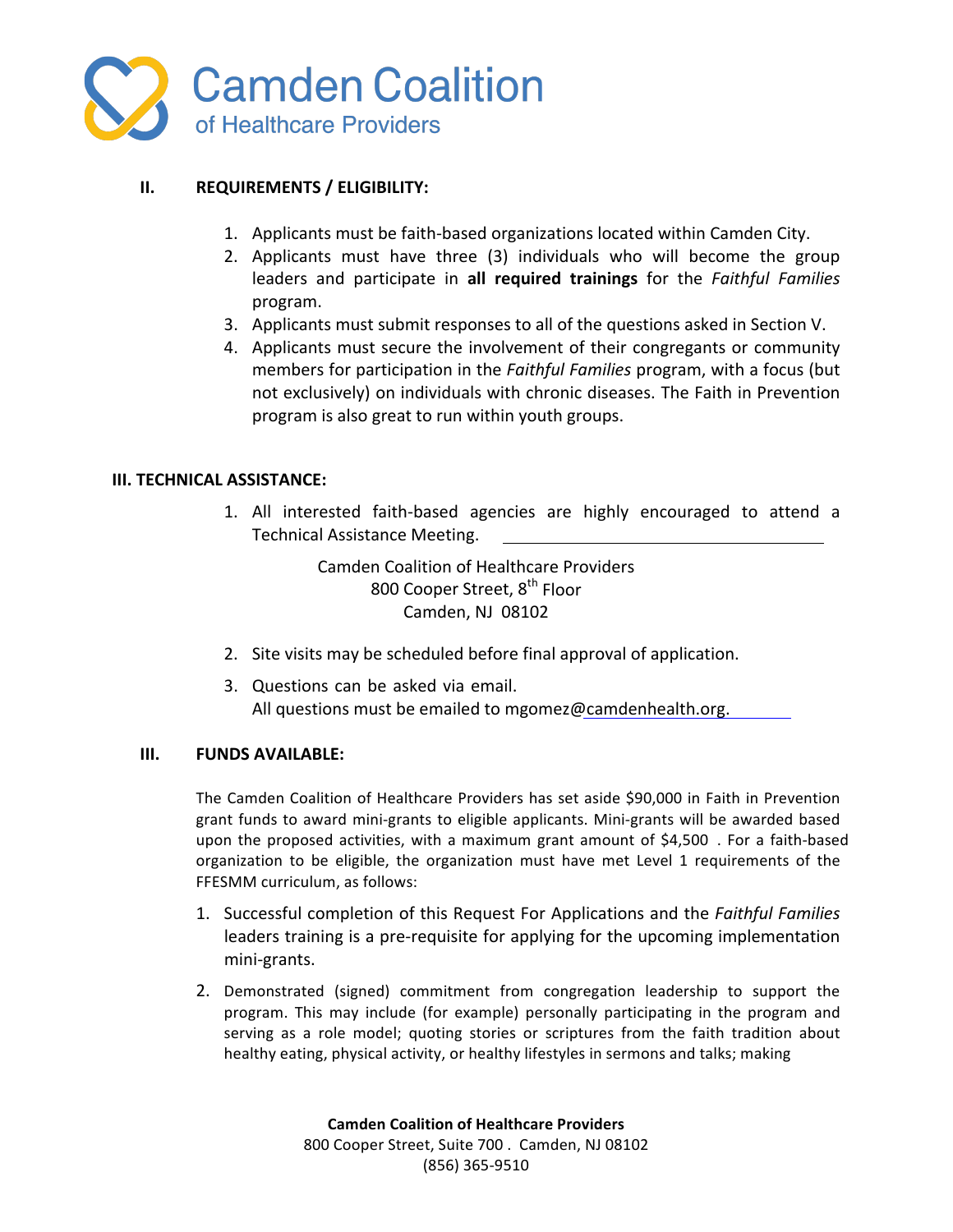

announcements about the program and promoting healthy eating, physical activity, and healthy living in bulletins, newsletters, and other organization communications; etc.

- i. Identification of Faith in Prevention program coordinator for the faith-based organization (may be staff member or lay person).
- ii. Establishment of a health committee (2-3 ppl) to conduct assessment and planning and oversee implementation.
- iii. Assessment of the faith community to ascertain areas of need and interest, using FFESMM survey tools for the community as a whole and for individual members.
- iv. Development of a program plan for the faith community. This plan should guide your response to the RFP.

## **IV. APPLICATION:**

The Applicant must respond to all questions asked.

- 1. Letter of commitment on organization letterhead, signed by authorized individual (e.g., church pastor, leader of faith-based CDC, etc.). The letter should include ways that leadership plans to support and promote the adoption of FFESMM guidelines and activities.
- 2. Proposal explaining why the *Faithful Families* program would be beneficial to your congregants, and using the Faith Community Assessment, outline policy and environmental changes that would help to mitigate the impact of health issues that you find that afflict your congregants.
- 3. Each faith-based agency must have three staff and /or congregants participate and complete the *Faithful Families Eating Smart and Moving Forward* curriculum and will be responsible in implementing the program within your agency. Please describe the qualifications of the three individuals who may participate in the training and clearly identify the project coordinator.
- 4. Amount of funding requested and cost justification (i.e., explanation or cost estimate for proposed activities or materials in the plan).
- 5. On Attachment A, please *estimate* the demographics of your congregation.
- 6. On Attachment B, please provide a description of the facilities to be used in implementing the *Faithful Families* program.
- 7. Provide a Certificate of Insurance showing the current business insurance policies your agency has in place.

*\*Note: If an organization wishes to establish a community garden to grow fresh produce as one of its FFESMM*  activities, the Camden Coalition has an agreement with **Parkside Roots to Market** to provide education and *technical assistance.*

> **Camden Coalition of Healthcare Providers** 800 Cooper Street, Suite 700 . Camden, NJ 08102 (856) 365-9510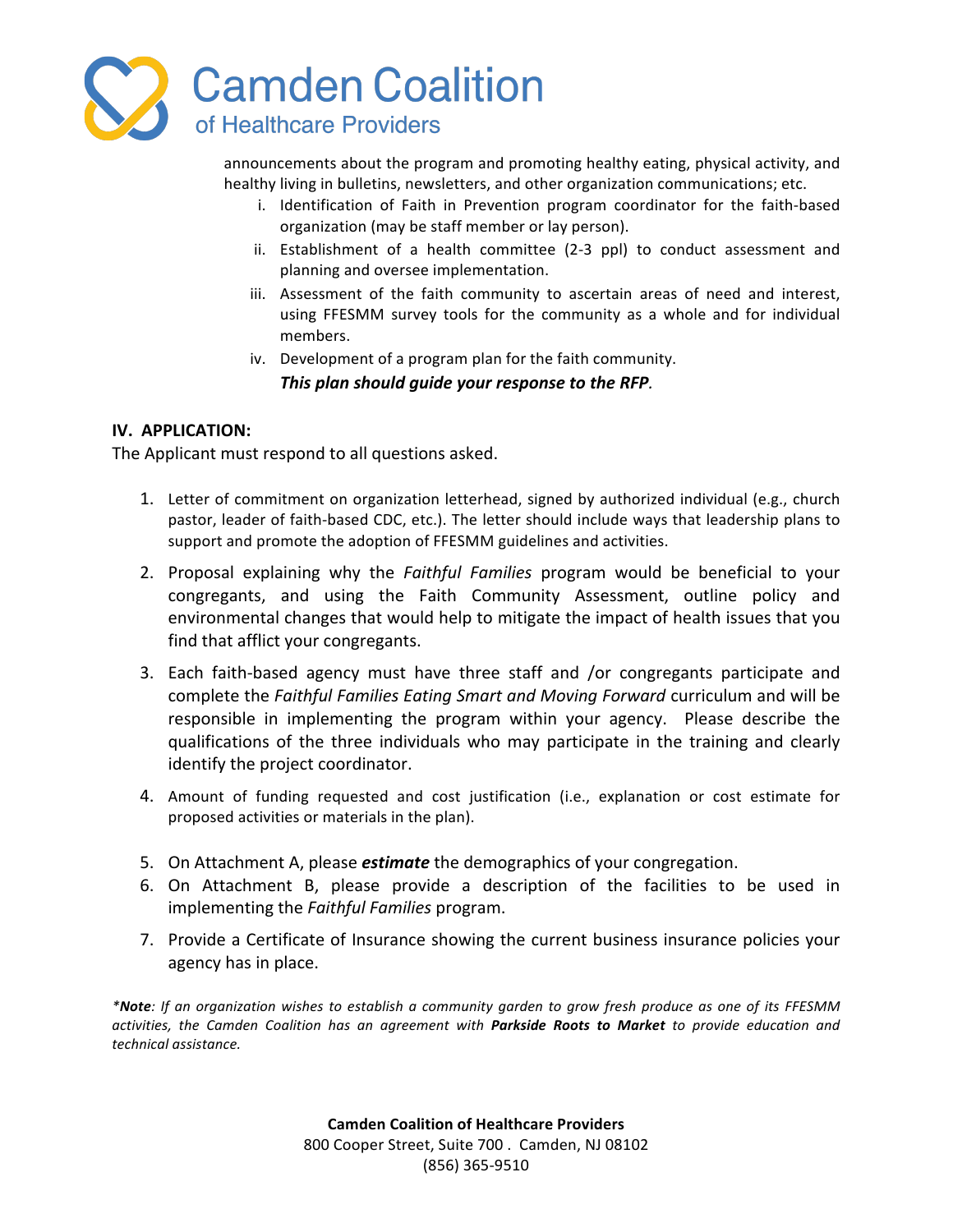

## **V. REVIEW, AWARD, & TRAINING SCHEDULE**

For detailed information on the review, award, and training schedule, contact Maritza Gomez at mgomez@camdenhealth.org.

#### **VI. SUBMISSION:**

- 1. One (1) original and one (1) copy of the completed application must be submitted
- 2. Applications are to be delivered to:

Maritza.Gomez Camden Coalition of Healthcare Providers 800 Cooper Street, 7<sup>th</sup> Floor Camden, NJ 08102

- 3. It is recommended that all applications be hand delivered or emailed. No faxed application packets will be accepted. All packets must be received by the required due date and time.
- 4. Application packets can be delivered electronically to.Maritza.Gomez.at.

mgomez@camdenhealth.org..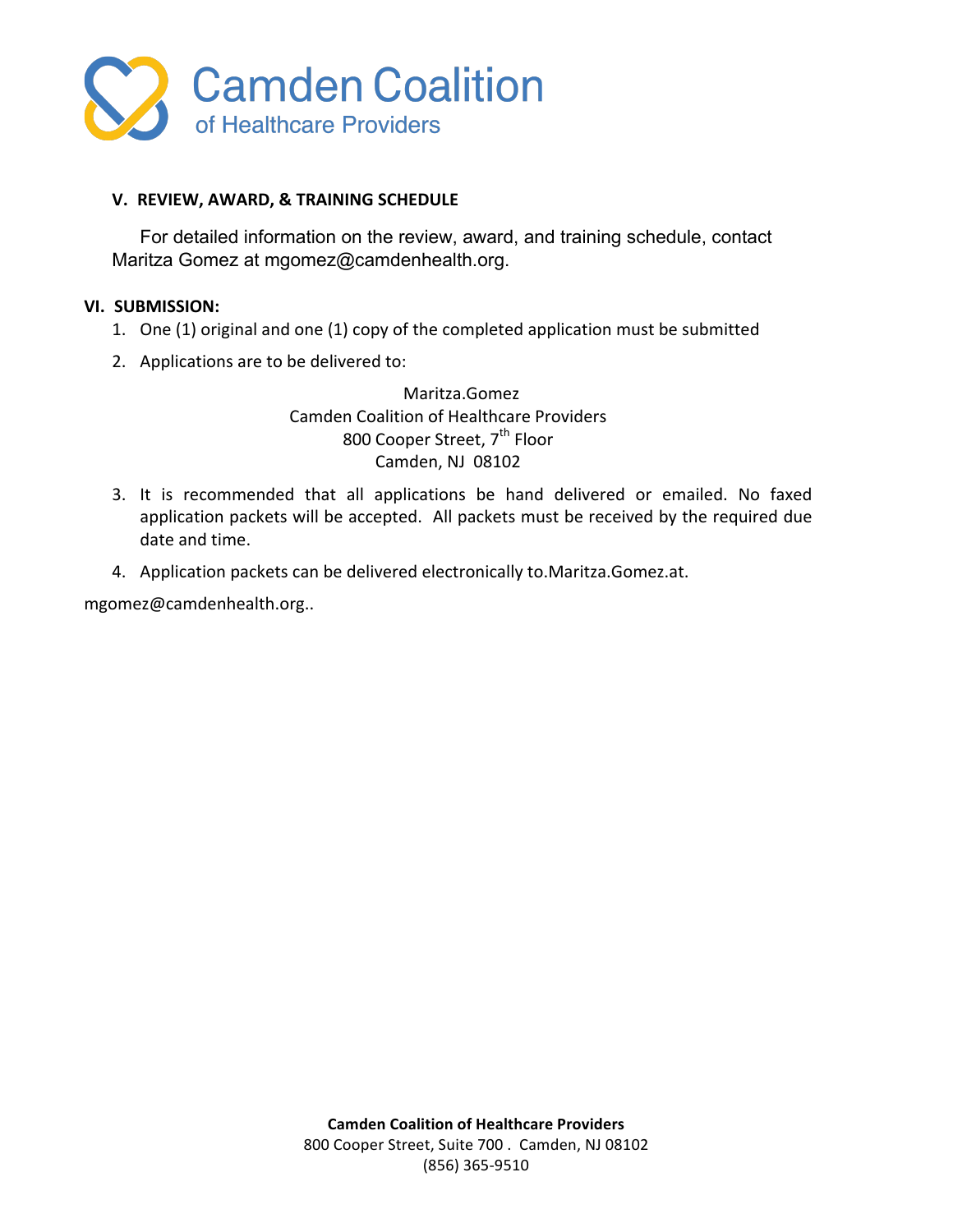

#### **ATTACHMENT A – DEMOGRAPHICS**

In the chart below, *estimate* the demographic make-up of your congregation. Place a number in each box. The minimum number of participants will be 15 with a maximum number of participants being 30.

Faith-Based Organization: \_\_\_\_\_\_\_\_\_\_\_\_\_\_\_\_\_\_\_\_\_\_\_\_\_\_\_\_\_\_\_\_\_\_\_\_\_\_\_\_\_\_\_\_\_\_\_\_\_\_\_\_\_\_\_\_\_\_ Project Leader: \_\_\_\_\_\_\_\_\_\_\_\_\_\_\_\_\_\_\_\_\_\_\_\_\_\_\_\_\_\_\_\_\_\_\_\_\_\_\_\_\_\_\_\_\_\_\_\_\_\_\_\_\_\_\_\_\_\_\_\_\_\_\_ Address: \_\_\_\_\_\_\_\_\_\_\_\_\_\_\_\_\_\_\_\_\_\_\_\_\_\_\_\_\_\_\_\_\_\_\_\_\_\_\_\_\_\_\_\_ City/State: \_\_\_\_\_\_\_\_\_\_\_\_\_\_\_\_\_\_\_\_\_\_ZIP: \_\_\_\_\_\_\_\_\_\_\_\_\_\_\_\_\_\_ Total Population: \_\_\_\_\_\_\_\_\_\_\_\_\_\_\_\_\_\_\_\_\_

|           | Race                |          |           |       | Residency          |       | # to Participate   |          |
|-----------|---------------------|----------|-----------|-------|--------------------|-------|--------------------|----------|
|           | African<br>American | Hispanic | Caucasian | Other | <b>Camden City</b> | Other | <b>Camden City</b> | Other ** |
| $10 - 20$ |                     |          |           |       |                    |       |                    |          |
| $21 - 40$ |                     |          |           |       |                    |       |                    |          |
| $41 - 60$ |                     |          |           |       |                    |       |                    |          |
| $61 - 80$ |                     |          |           |       |                    |       |                    |          |
| Over 80   |                     |          |           |       |                    |       |                    |          |

\*\* - No more than 20% of the participants can reside outside of Camden City.

This information is provided as a snapshot look at my faith-based agency. Changes may need to be made as we move forward.

Faith-Based Leader's Name (Print) and the state of the state of Faith-Based Leader's Signature

**Camden Coalition of Healthcare Providers** 800 Cooper Street, Suite 700 . Camden, NJ 08102 (856) 365-9510

\_\_\_\_\_\_\_\_\_\_\_\_\_\_\_\_\_\_\_\_\_\_\_\_\_\_\_\_\_\_\_\_\_\_\_\_\_\_\_ \_\_\_\_\_\_\_\_\_\_\_\_\_\_\_\_\_\_\_\_\_\_\_\_\_\_\_\_\_\_\_\_\_\_\_\_\_\_\_\_\_\_\_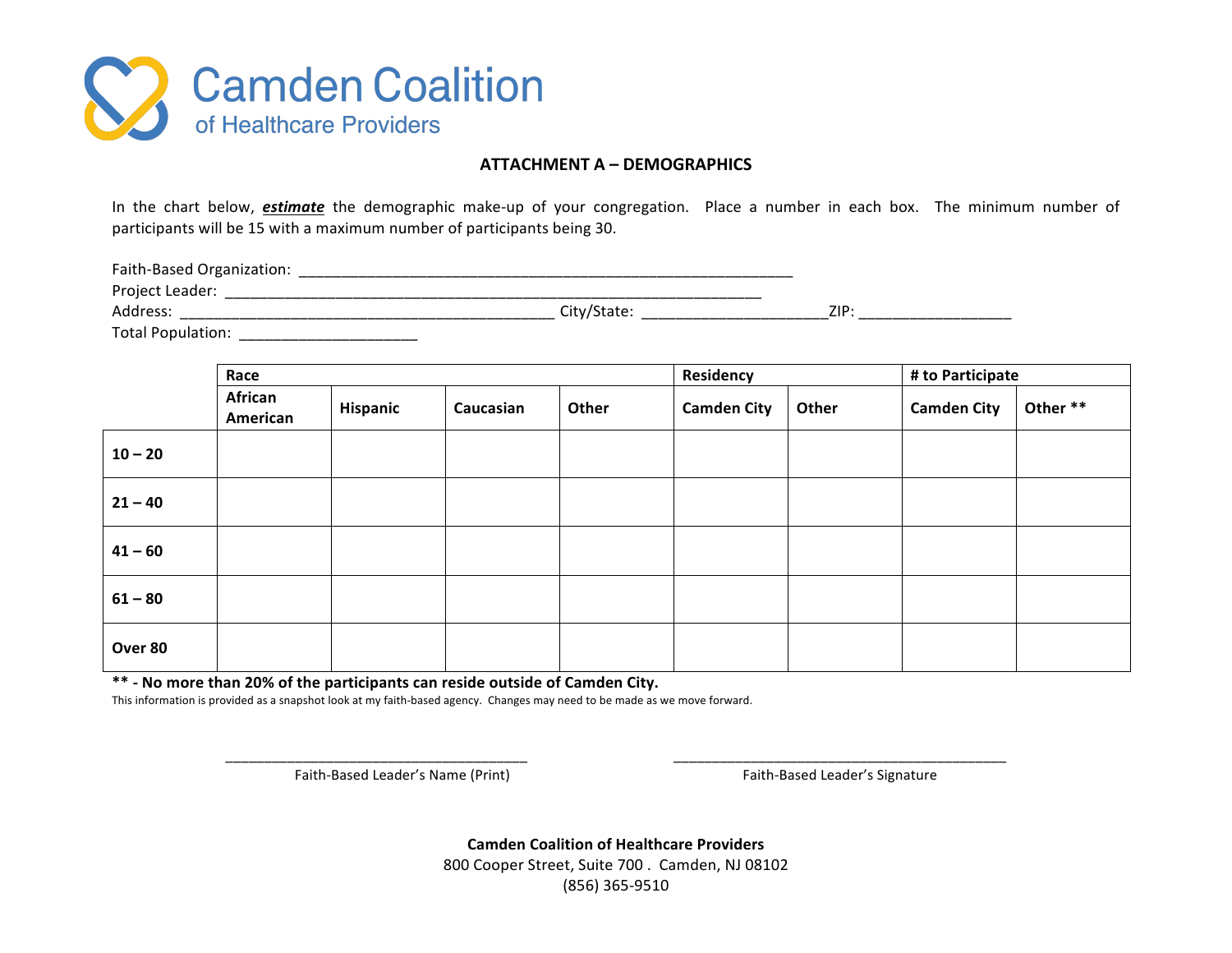

#### **ATTACHMENT B – FACILITIES**

For each of the activities listed, identify where the group activities will take place.

| Faith-Based Agency: |        |             |  |
|---------------------|--------|-------------|--|
| Project Leader:     |        |             |  |
| Address:            |        | City/State: |  |
| Phone:              | Email: |             |  |

| <b>Activity</b>                                      | Location | <b>Maximum Number</b><br>of People |
|------------------------------------------------------|----------|------------------------------------|
| <b>Faithful Families classes</b>                     |          |                                    |
| <b>Recreation Space</b>                              |          |                                    |
| Cooking classes                                      |          |                                    |
| One on One Activities<br>(biometric data collection) |          |                                    |
| Office facilities                                    |          |                                    |
| Green/Growing Space<br>(on-site community garden)    |          |                                    |

This information is provided as a snapshot look at my faith-based agency. Facility changes may need to be made as we move forward.

\_\_\_\_\_\_\_\_\_\_\_\_\_\_\_\_\_\_\_\_\_\_\_\_\_\_\_\_\_\_\_\_\_\_\_\_\_\_\_ \_\_\_\_\_\_\_\_\_\_\_\_\_\_\_\_\_\_\_\_\_\_\_\_\_\_\_\_\_\_\_\_\_\_\_\_\_\_\_

Faith-Based Leader's Name (Print) **Accord Contains Containery** Faith-Based Leader's Signature